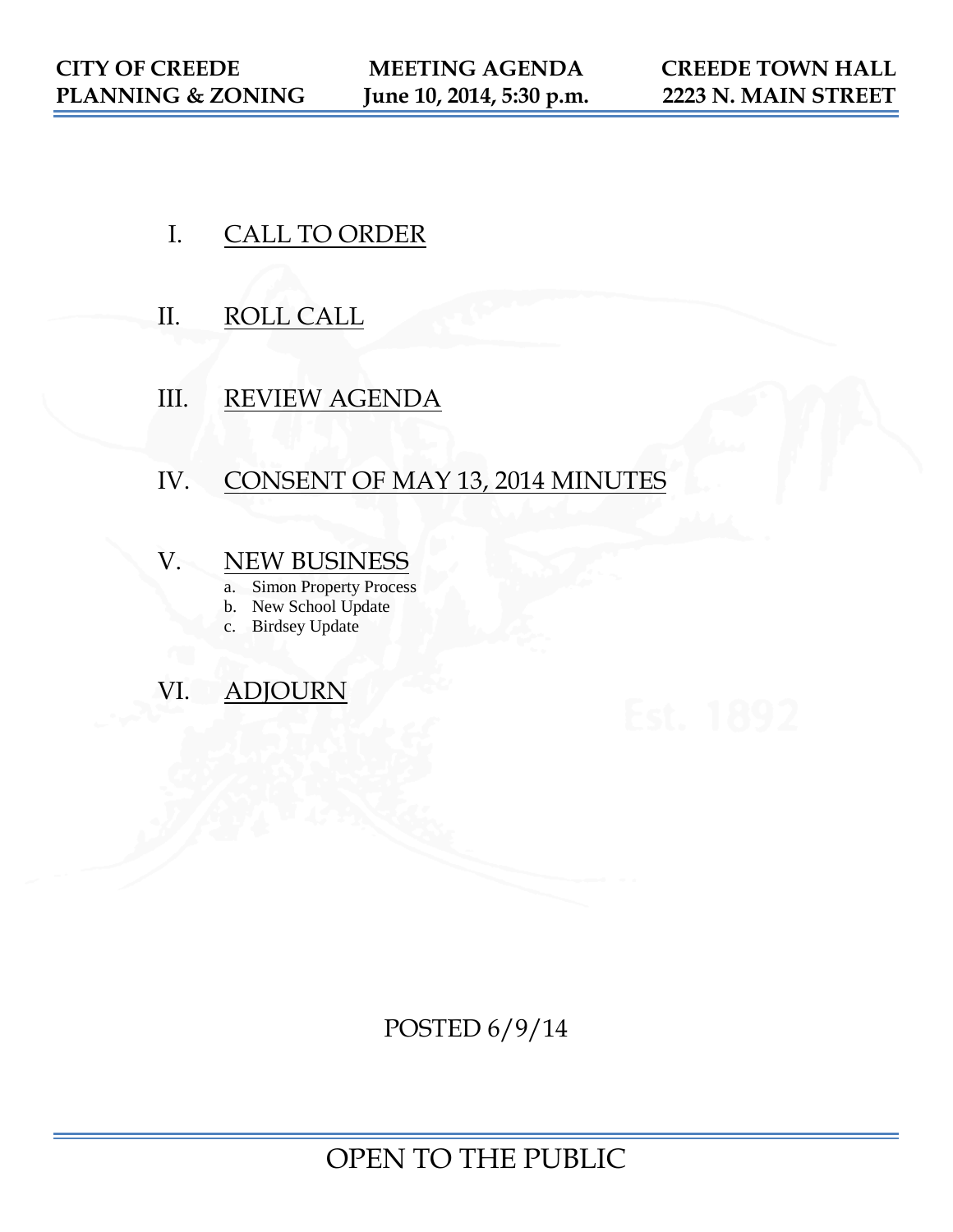# **PLANNING & ZONING COMMISSION CITY OF CREEDE, COLORADO – A TOWN May 13, 2014**

#### REGULAR MEETING

The Planning and Zoning Commission of the City of Creede – a Town, County of Mineral, State of Colorado, met in the Creede Town Hall at the hour of 5:30 p.m. There being present at the call of the roll the following persons:

COMMISSIONERS PRESENT: Rex Shepperd, Eric Grossman, Kay Wyley, Lauri Jordan, Frank Freer (arrived 5:33 p.m.)

Commissioner Jordan, presiding, declared a quorum present:

Those members of staff also present were as follows: Clyde Dooley, Town Manager

Randi Snead, Town Clerk/Treasurer

#### AGENDA

Discussion of the Rio Grande Right of Way was removed from the agenda since the engineer was unable to attend. Commissioner Grossman moved and Commissioner Wyley seconded to approve the agenda as amended. The vote was unanimous. Commission Chair Jordan declared the motion carried.

# CONSENT OF MARCH 11, 2014 & APRIL 15, 2014 MINUTES

Commissioner Grossman moved and Commissioner Wyley seconded to approve the March 11, 2014 minutes. The vote was unanimous. Commission Chair Jordan declared the motion carried. Commissioner Wyley moved and Commissioner Grossman seconded to approve the April 15, 2014 minutes. The vote was unanimous. Commission Chair Jordan declared the motion carried.

# OLD BUSINESS

RECOMMENDATION – DOWNSTREAM GAS ENCROACHMENT AGREEMENT AMENDMENT

The contractor and the property owner were available to answer questions about the proposed concrete porch construction that would intensify the existing encroachment and require approval by the Board of Trustees. Commissioner Freer moved and Commissioner Shepperd seconded to recommend extending the encroachment agreement to allow for the porch construction. The vote was unanimous. Commission Chair Jordan declared the motion carried.

# WILLOW CREEK STORAGE CONDITIONAL USE

Commissioner Freer disclosed that he was involved in the request for conditional use as he was leasing the land in question. Dooley updated the Planning Commission that a temporary solution had been found in the IBC, but that the property owner would still need to pursue a conditional use and that he expected an application during the next month.

# RECCOMENDATION – TOMKINS LEASE MAP

An updated map was provided to the Commission for consideration regarding the Tomkins Lease. Commissioner Freer moved and Commissioner Grossman seconded to recommend that the new drawing be used with the upcoming consideration of the Tomkins Lease by the Board of Trustees. There were four yes votes and one abstention (Jordan). Commission Chair Jordan declared the motion carried.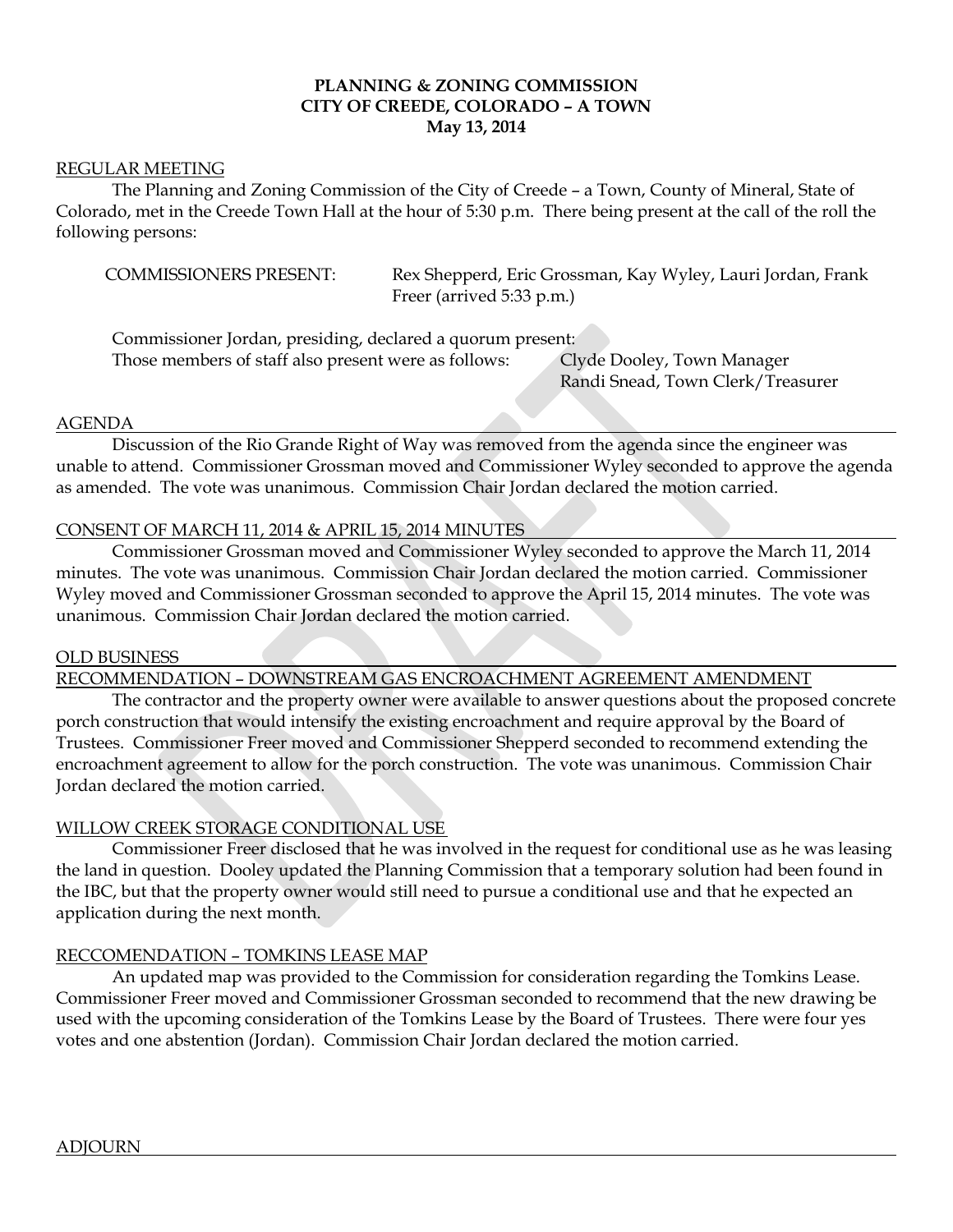There being no further business to come before the Planning and Zoning Commission at this time, Commissioner Shepperd moved and Commissioner Grossman seconded that the meeting be adjourned at 6:10 p.m. The vote was unanimous. Commission Chair Jordan declared the motion carried.

Respectfully submitted:

\_\_\_\_\_\_\_\_\_\_\_\_\_\_\_\_\_\_\_\_\_\_\_\_\_\_\_\_\_\_\_\_

Randi Snead City Clerk/Treasurer